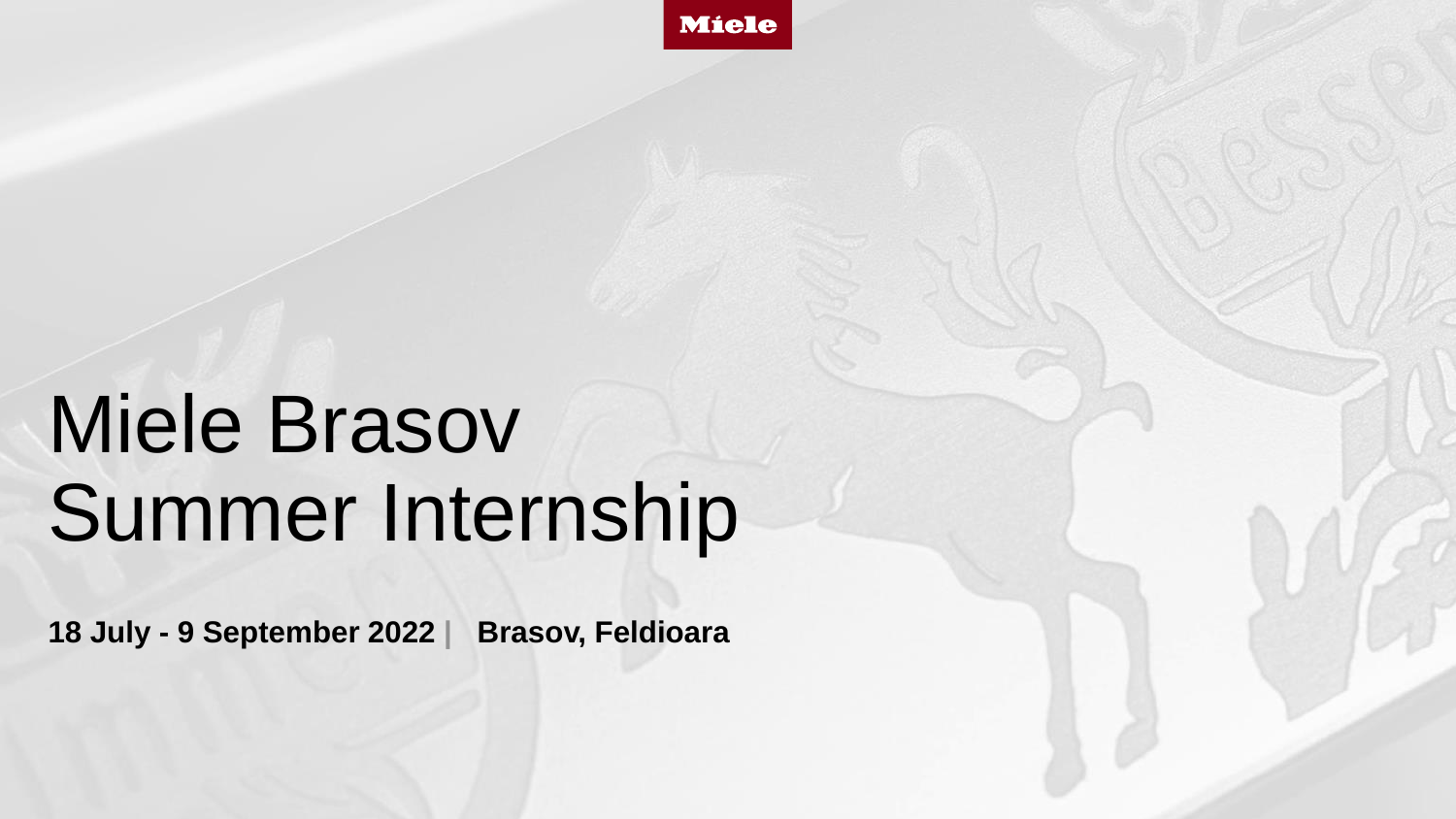

#### About Miele Brasov



#### ◼ **Miele - Premium brand for more than 120 years**

Miele is present in Brașov since 2009 with a **production plant** that provides the group with the necessary electronic components and subassemblies for the control units of the smart home appliances and with a **Software and Hardware Development** department in which software programs are developed for a variety of Miele home appliances and professional products.

#### **Contact persons:**

Daniela Caluian (Educational projects Coordinator): daniela.caluian@miele.com

**If you want to know us, you can find us at:**

- email : recrutare@miele.ro
- address : Calea Feldioarei, Carl Miele Street, no. 1

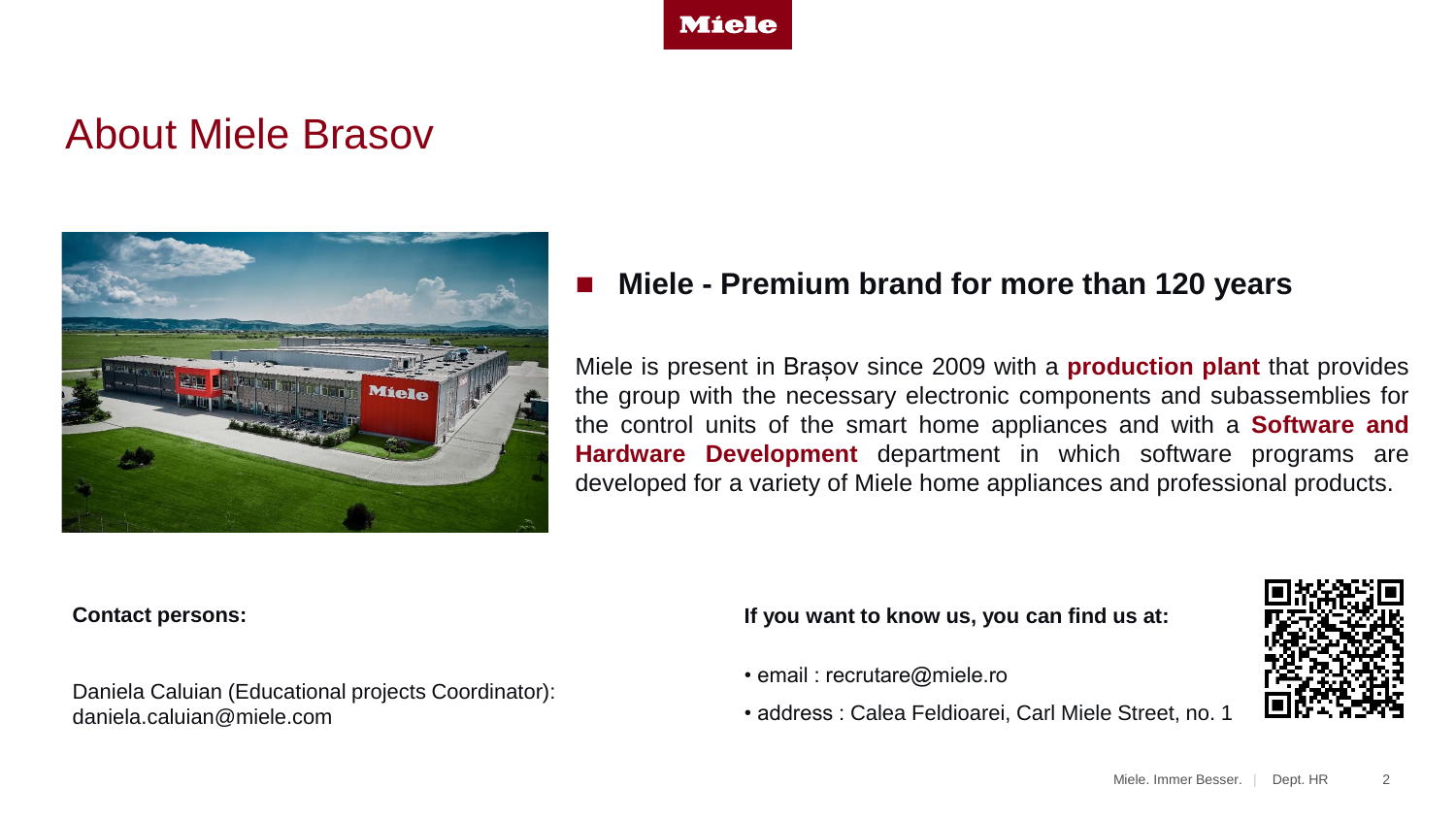**Miele** 

### Project details- Summer Internship@Miele Brasov

| <b>No</b> | <b>Department</b>          | <b>Project title</b>                                        | <b>Description/Details</b>                                                                                                                                                                                                                                                      | No of<br>places | <b>Specific requirements</b>                                                                                         |
|-----------|----------------------------|-------------------------------------------------------------|---------------------------------------------------------------------------------------------------------------------------------------------------------------------------------------------------------------------------------------------------------------------------------|-----------------|----------------------------------------------------------------------------------------------------------------------|
|           |                            | Software Technology Coffee machine remote access            | Nowadays we are working from remote and sometimes it is a good idea<br>to flash/debug the coffee machine from long distances - even from<br>Germany.<br>The idea is to have a Rpi4, some additional electronics and an interface<br>which can switch on/off the coffee machine. | 2               | <b>Requirements</b><br>python<br>· linux fundamentals<br>basic electronics knowledge<br>Raspberry Pi basic knowledge |
|           | <b>Software Technology</b> | <b>Mobile Application for Smart</b><br><b>Water Tap</b>     | Create a mobile application for the smart water tap using C# or Xamarin<br>so that we can make use of the ESP32 Wi-Fi module on board to control<br>the device remotely.                                                                                                        |                 | <b>Requirements</b><br>c# fundamentals<br>xamarin fundamentals (nice to have)<br>OOP principles<br>basic REST API    |
| 3         | <b>Software Technology</b> | <b>Smart Water Tap for Miele Test</b><br><b>Appliances</b>  | Design the electronics, mechanical components and basic software so<br>that the user can control the water tap for Miele test appliances<br>remotely.                                                                                                                           |                 | <b>Requirements</b><br>basic C++ knowledge<br>basic electronics knowledge                                            |
| 4         | <b>Software Technology</b> | <b>Multi-output Switching Power</b><br><b>Supply Desing</b> | Design an AC/DC power supply with multiple voltage outputs that are<br>required to test the electronics in Miele appliances safely at the desk.                                                                                                                                 |                 | <b>Requirements</b><br>basic electronics knowledge<br>basic PCB layout knowledge                                     |

Apply until 30 March 2022 recrutare@miele.ro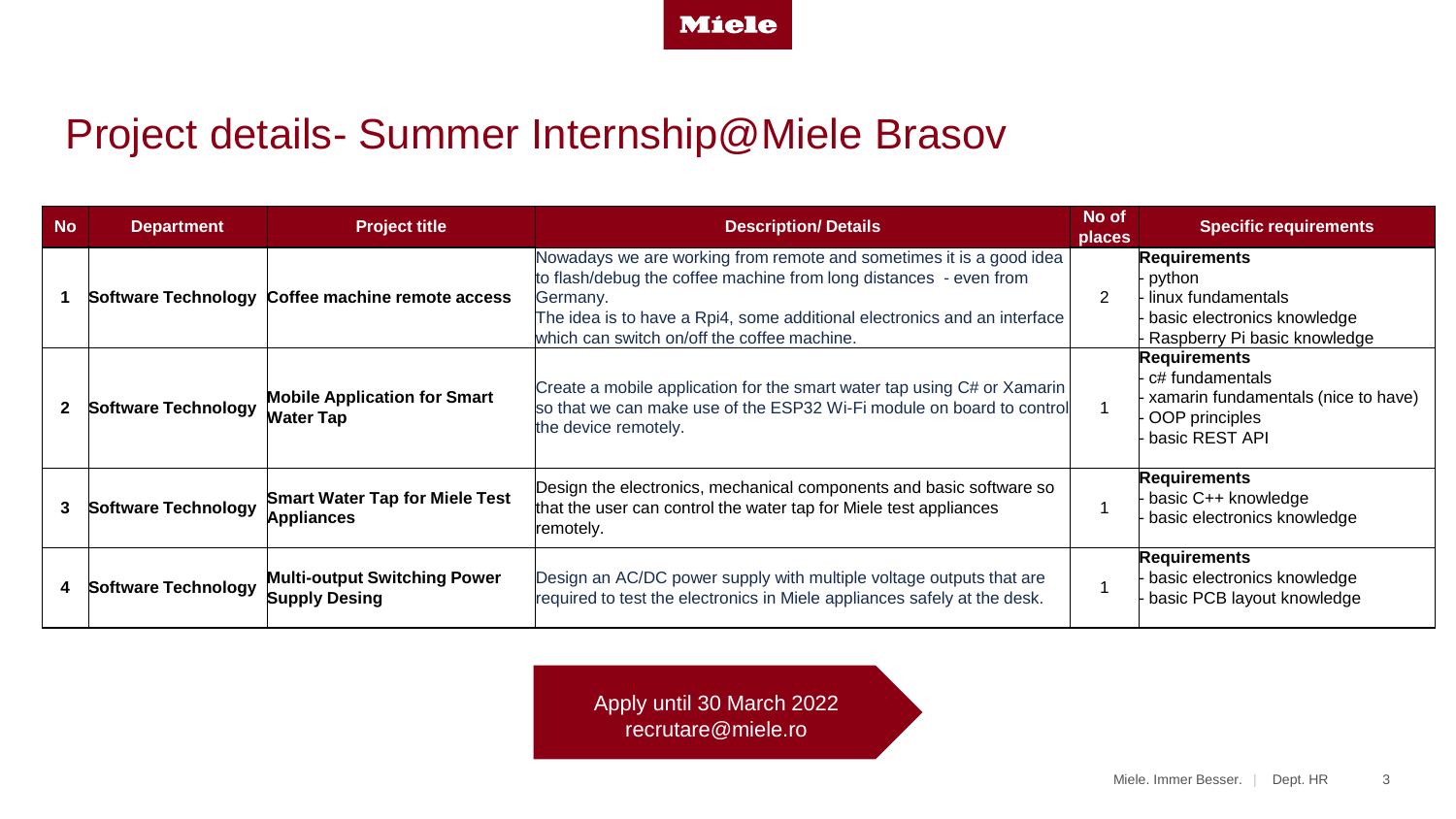

#### Informations/ How to apply

- ◼ Practice between 18 July 9 September 2022
- Applications will be sent until 30 March 2022 on the UNITBV online platform, but please also send:
- -the **CV in English** with information about the school results, along with
- -a **letter of intent** describing the interest to a particular project and the reason for choosing the company for the internship, to the address: **recrutare@miele.ro**
- *Save the document as: "SWT\_Internship\_YourName\_2022"*
- The initial selection will be based on the CVs received and the letters of intent.

(online or face-to-face interviews / telephone will be organized after 4 April)

Place of practice: Miele Tehnica, Carl Miele, No. 1 Street, Feldioara, 507065, Brasov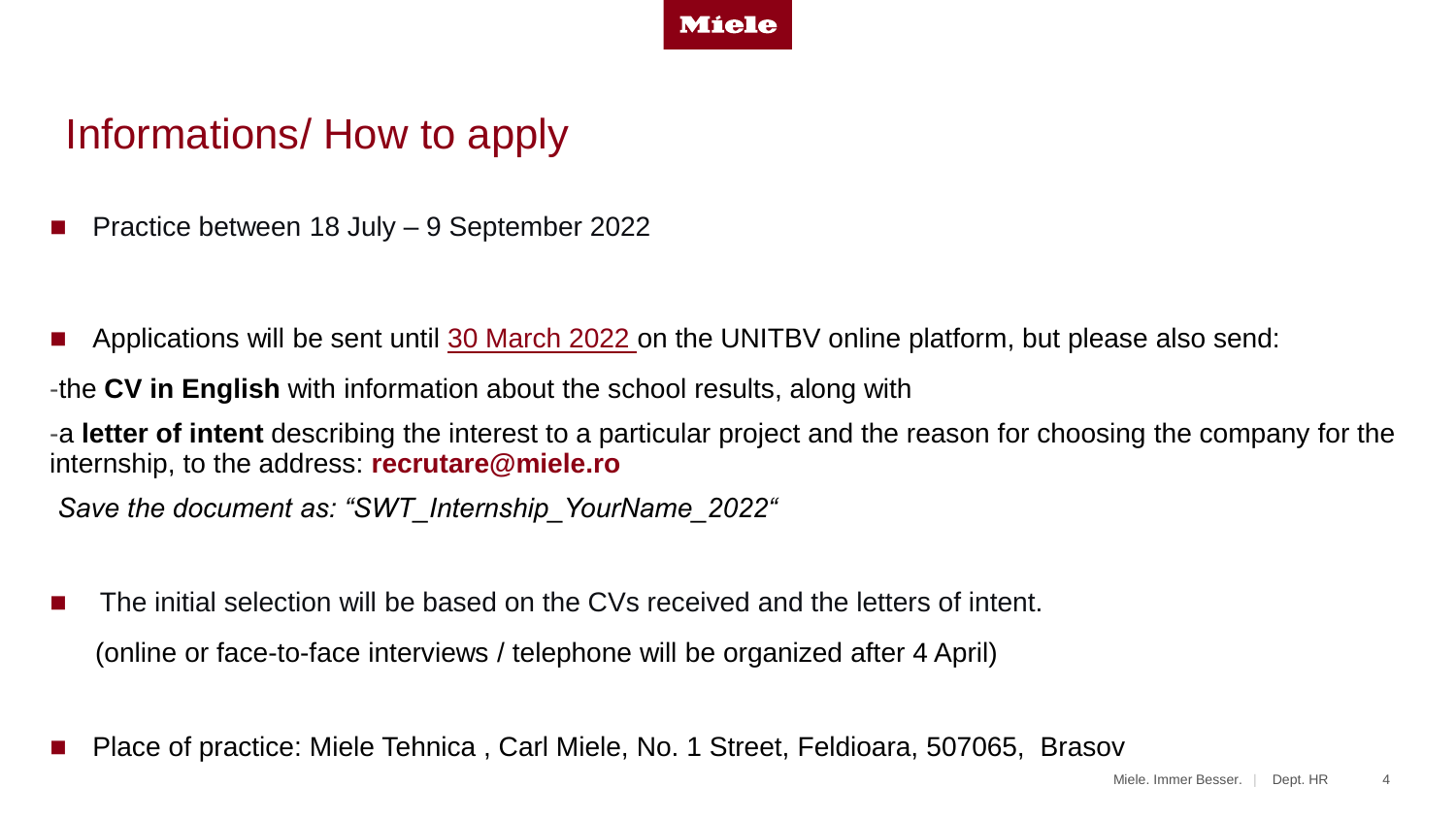

#### Benefits offered:

- **Remuneration**
- **Meal vouchers**
- **Canteen discount**
- Specific training on the job and mentoring
- Opportunity to continue with a diploma project supported by us
- ◼ **Transportation (BV-Feldioara-BV)**
- ◼ **Medical service available on site**
- ◼ **Bookster**